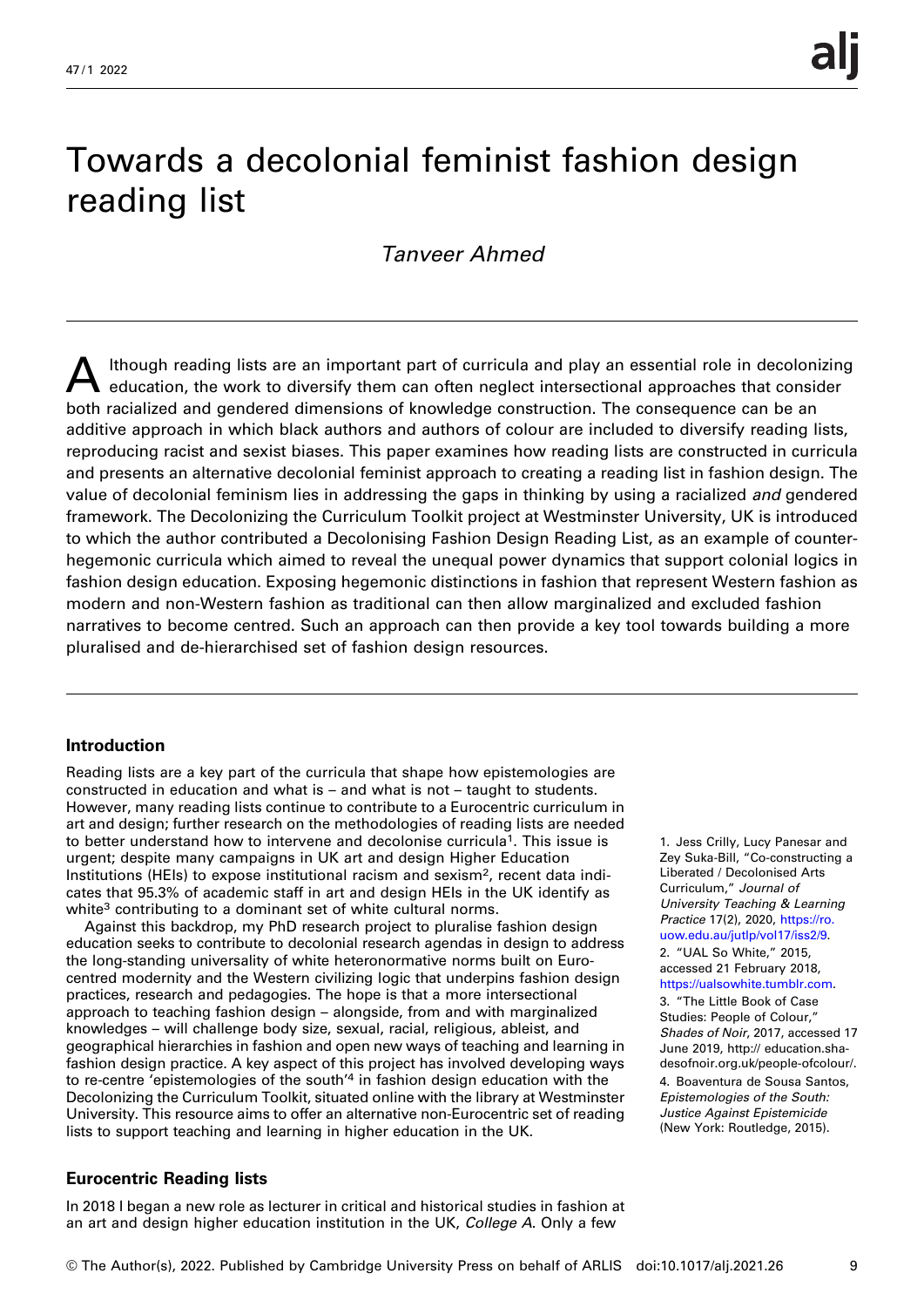weeks into my role, I was approached by a student of colour who confided their concerns to me about a reading list they had been given for a mandatory module to support their critical and historical studies in fine art. During my decade long experience of teaching fashion, I had become used to such private exchanges between students of colour and myself; I identify as a woman of colour with South Asian ethnicity and Indian heritage. On numerous occasions students of colour would feel comfortable in raising concerns about racism in education with me, no doubt due to my position as one of the few visible lecturers of colour in art and design education in HEIs in the UK.

The student – *student X* – shared an audit they had undertaken of a reading list evidencing that most authors presented in their curricula were located in the global north; significantly, while the results showed gender equality, the majority of authors were white. Student X was upset for two reasons: firstly, that this reading list was Eurocentric; and secondly, because the response of College A had been to produce a second reading list for fine art students which included a majority of books by black authors, authors of colour and authors from the global south. Despite the good intentions of *College A* here, the consequence of this action was that there were now two reading lists in circulations built on the reproduction of a binary of white/non-white authors. This pedagogical intervention had therefore further embedded patterns of systemic racism in the curricula between the west and the rest. Instead, I reflected on what a decolonised reading list in art and design built around an agenda of epistemic racial and gender equality might look like and how to achieve this.

The concerns of both *Student A* and myself echo ongoing concerns at several other HEIs in both the UK and across the globe to address institutional and epistemological silences and misrepresentations, exclusions, colonial histories, and institutional racism through the project to decolonize the university<sup>5</sup>. These issues are urgent; current research points to a 13% attainment gap between the degrees awarded to white and non-white students in higher education in the UK which has been linked to a lack of visibility of plural voices in curricula<sup>6</sup>.

While it is vital to focus on exposing dominant Eurocentric narratives through academic research in fashion history and fashion theory, emerging debates in decolonising design stress the urgency for more research around the practice of decolonisation, including pedagogies, rather than current dominant theory-led debates7. So, what exactly could HEIs, lecturers, librarians and all those involved in curriculum development do to create and support pedagogies that expand beyond Eurocentric racist and sexist curricula? How could art and design references and resources counter the colonial histories that underpin art and design epistemologies and work towards creating resources built on cognitive justice<sup>8</sup>?

#### Decolonising Fashion Design Education

These kinds of questions have shaped the part-time PhD research project I have also been working on that explores ways to decolonise fashion design education, a subject I have taught for the past twenty years in London. In this research I have been investigating how and where the colonial logics underpinning racism operate in the fashion design process. To do this I have been critically analysing the fashion design process to examine how it reproduces Eurocentric thinking in fashion and a key influential role has been fashion books and reading lists (see fi[gure 1\)](#page-2-0); and, then experimenting with global south-led fashion epistemologies to re-think and overturn current hegemonic fashion narratives and histories.

To do this I have been drawing on decolonial feminist writings and thinking<sup>9</sup>, an approach that emerges from the experiences of women of colour, black women, and indigenous women and, their attempts to unpick the politics of difference to show how sexism, racism, heterosexism, capitalism and Eurocentrism link to the key concepts of patriarchy, racism and colonialism. Decolonial feminist thinking stems from addressing gaps, and the subsequent merging, of two key fields of study, decolonial studies and feminism. On one hand, decolonial feminist thought contrasts with the field of feminism, which it has been argued centres white women's' experiences as synonymous with all women's' experiences<sup>10</sup>; and, on the other hand, decolonial feminist thought emphasises the relations between gender, heterosexuality, capitalism, and racial hierarchies to argue that any understanding of gender must begin with how it is both racialized and gendered, questioning the limitations of both *decolonial studies* and *feminism<sup>11</sup>.* 

5. Gurminder K. Bhambra, Dalia Gebrial and Kerem Nişancıoğlu. Decolonising the University (London: Pluto Press, 2018). 6. "Black, Asian and Minority

Ethnic Attainment at YK Universities: #Closing the Gap," accessed October 27 2021, [https://](https://www.universitiesuk.ac.uk/sites/default/files/field/downloads/2021-07/bame-student-attainment.pdf) [www.universitiesuk.ac.uk/sites/](https://www.universitiesuk.ac.uk/sites/default/files/field/downloads/2021-07/bame-student-attainment.pdf) default/files/fi[eld/downloads/2021-](https://www.universitiesuk.ac.uk/sites/default/files/field/downloads/2021-07/bame-student-attainment.pdf) [07/bame-student-attainment.pdf.](https://www.universitiesuk.ac.uk/sites/default/files/field/downloads/2021-07/bame-student-attainment.pdf)

7. Manuela B. Taboada, Sol Rojas-Lizana, Leo XC Dutra, and Adi VasuLevu M. Levu, "Decolonial Design in Practice: Designing Meaningful and Transformative Science Communications for Navakavu, Fiji," Design and Culture 12, no. 2 (2020): 141-164.

8. Boaventura de Sousa Santos, The End of the Cognitive Empire. (Durham, NC: Duke University Press, 2018).

Colonial/Modern Gender

<sup>9.</sup> Françoise Vergès and Ashley J. Bohrer, Decolonial Feminism (London: Pluto Press, 2021).

<sup>10.</sup> bell hooks, All About Love: New Visions (New York: William Morrow, 2018).

<sup>11.</sup> María Lugones, "Heterosexualism and the

System," Hypatia 22, no. 1 (2007): 186-219.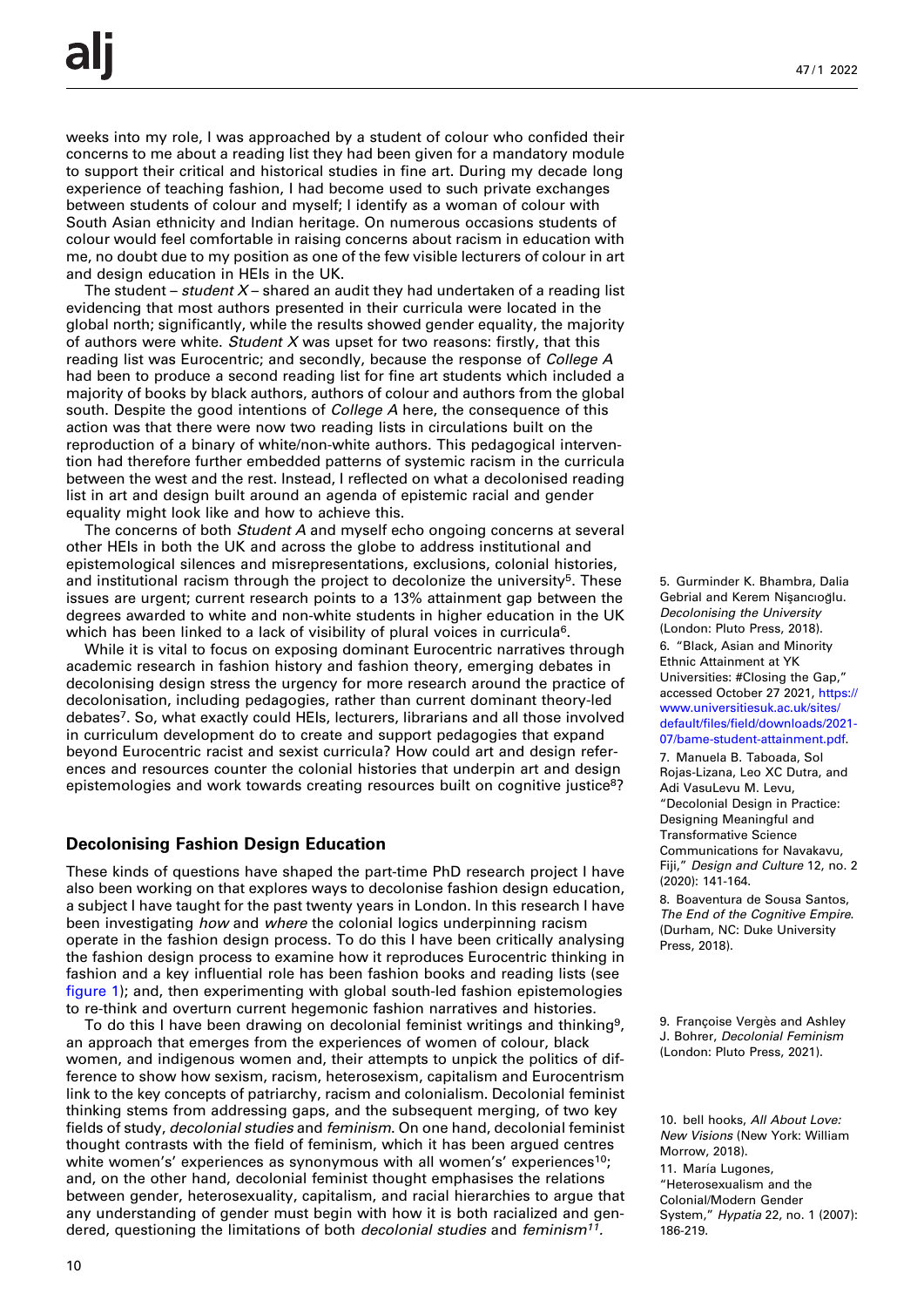<span id="page-2-0"></span>

Fig. 1. The Fashion Design Process (diagram by the author).

Applying a decolonial feminist pedagogy into fashion design has helped me to build on growing calls to transform design education, rather than tokenistic diversity gestures that reproduce systemic and institutional racism. This call to transform away from Eurocentric epistemologies in design education has been emphasised by Decolonising Design, a group of European based design academics who argue that the project to decolonise should be radical, rather than one that simply reforms current pedagogical models<sup>12</sup>. Such an approach to decolonise design would therefore need to re-think and re-form the very foundations of hegemonic Eurocentric design epistemologies.

However, a key challenge facing design educators relates to how Eurocentric educated design educators continue to perpetuate Eurocentric design knowledges because they themselves have been limited by a Eurocentric design education. Design theorist Tony Fry describes this current problem.

'Bluntly, designers are not adequately educated about the nature of design, its presence in the world and its futural consequences. One can even go as far as saying that in a real sense, design education is not an education about design. It is superficial, a great deal of what is being taught is redundant (it is about the past of designing, not its future) and, notwithstanding exceptions, is delivered mostly by educators who themselves have not been adequately educated.' 13

Fry's observation points to a serious challenge in addressing Eurocentric bias in the resources and references used to underpin fashion design education and the challenge for HEIs to employ educators and create educational platforms and spaces in which both the issues in decolonising learning and teaching are fully comprehended; and, secondly, a critical examination of curricula content and forms are undertaken so that new non-Eurocentric ways of teaching and learning can be imagined.

#### Decolonising Fashion Design

One approach to resisting the inequalities in fashion design curricula requires interrogating the systems that uphold fashion design's emphasis on 'modernity, progress and the importance of technology and industry'<sup>14</sup>. A key characteristic of fashion design is the constant drive for experimentation and innovation which contributes to its position at the apex of capitalist and patriarchal forms of design<sup>15</sup>. This tension between dualist conceptions such as masculine and feminine and nature and culture therefore lies at the centre of how differences are shaped in fashion design and how it is defined; and, by doing so lay the foundations for how fashion design is taught, practiced, produced and sold.

This thinking contributes to the persistent and powerful Eurocentric definitions of fashion that continue to deploy a West/Rest distinction to represent Western fashion as modern and non-Western fashion as traditional – resulting in a

12. Tristan Schultz, Danah Abdulla, Ahmed Ansari, Ece Canlı, Mahmoud Keshavarz, Matthew Kiem, Luiza Prado de O. Martins, and Pedro JS Vieira de Oliveira, "What is at Stake with Decolonizing Design? A Roundtable," Design and Culture 10, no. 1 (2018): 81-101.

13. Tony Fry, "Design for/by "The Global South"," Design Philosophy Papers 15, no. 1 (2017): 3-37, 29.

14. Angela McRobbie, British Fashion Design: Rag Trade or Image Industry? (New York: Routledge, 2003), 21. 15. Cheryl Buckley, "Made in Patriarchy: Toward a Feminist Analysis of Women and Design," Design Issues (1986): 3-14.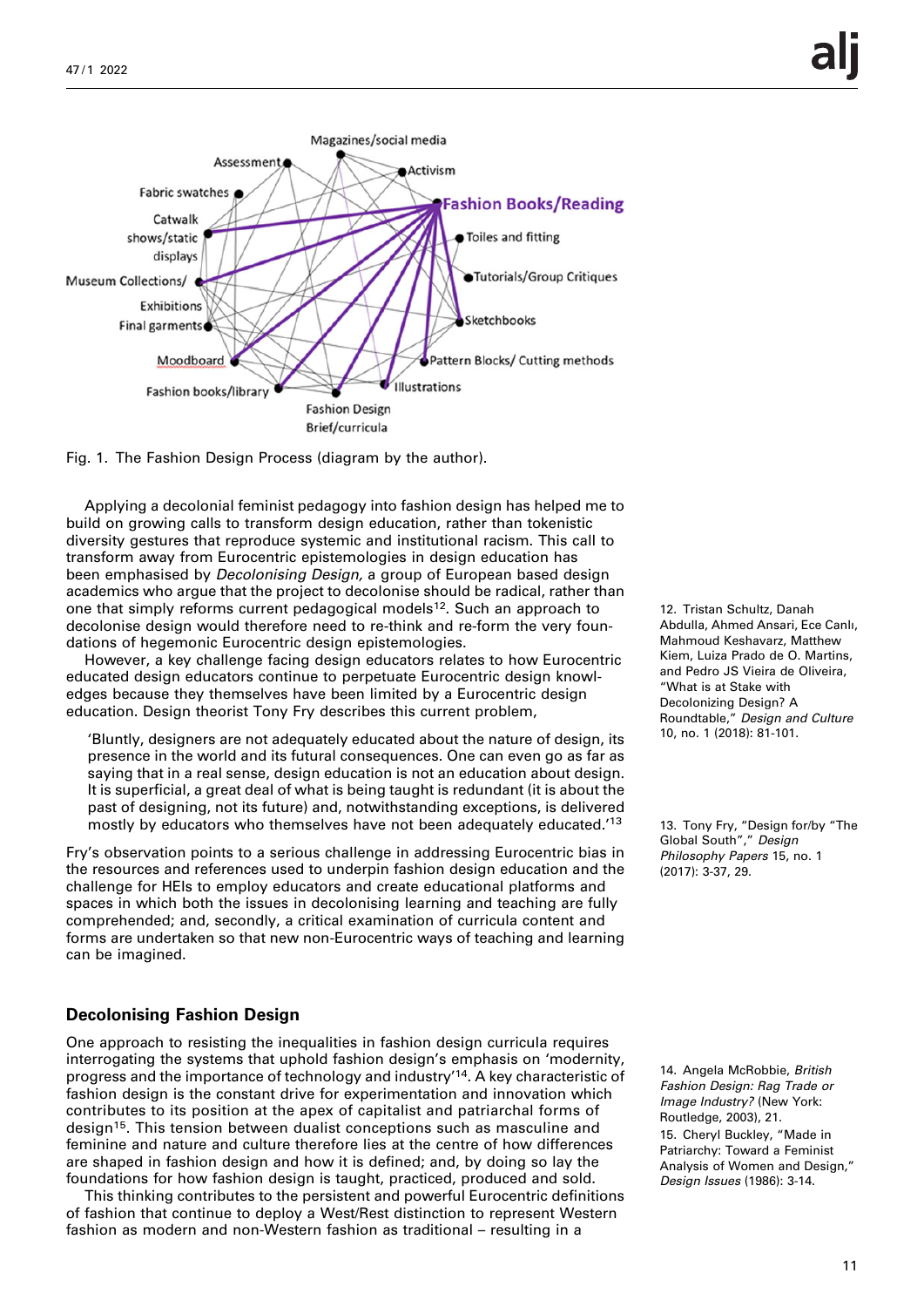problematic 'fashion/non-fashion dichotomy' 16. Continuing challenges to the system of cultural hierarchies that problematically categorize fashion design around narratives of Western bias do however suffer from some serious limitations because they inadvertently continue to 'preserve' a biased classification system built on geographical difference that separates Western and non-Western fashions. While these studies document the process of 'fashion globalization' to show how different and select parts of the world also have their own fashions, thus helping demythologize the idea that fashion is Western, these studies do not fully explain why and how the Western fashion system operates to maintain the West/Rest binary. Moreover, these existing studies fail to resolve contradictions within globalized fashion narratives, such as how the West/Rest binary can become blurred through complex systems of co-option, cultural appropriation and the synthesis of Western and indigenous local ideas<sup>17</sup>. To further reflect on these issues, the field of critical pedagogy has been useful in helping me further examine the power dynamics at play in maintaining racial hierarchies in fashion design.

#### Decolonising the Curriculum Toolkit

In 2017 I joined the Reading Group of the Critical Pedagogies Group<sup>18</sup>, based at The University of Westminster, UK and led by Dr. Jennifer Fraser, an academic in social sciences. The group began in 2011 at Birkbeck, University of London as a collective attempt to address educational inequalities by sharing texts from the field of critical pedagogy. There are at least 150 people on the mailing list, and 50–60 people regularly attend the sessions. Although this group was not related to the field of art and design or fashion, or an HEI where I was teaching, I found kindred spirits here who were focused on social justice oriented forms of pedagogy, and on education as a practice of freedom<sup>19</sup>. Over the years these meetings have re-energised me and given me hope and strengthened my resolve to shift fashion design into new decolonial directions, in a more stimulating environment than I feel would have been possible with my colleagues in fashion design. The significance of speaking and critiquing outside of my discipline has given me space to recognise how embedded Eurocentric thinking is within fashion design pedagogies.

In 2019, Jennifer Fraser led a project for Westminster University called Decolonizing the Curriculum Toolkit<sup>20</sup>. The project involved commissioning students and staff in a range of different subject disciplines to write decolonized reading lists; it was developed in collaboration with The University of Westminster subject librarians Sara Hafeez and Lorna Rosbottom using the TALIS reading list tool that the Library provides and was hosted on the University's Centre for Education and Teaching Innovation website and then the Pedagogies for Social Justice website. Over thirty different decolonising reading lists were written, from finance and accounting to journalism and law. I was invited to contribute and write two reading lists, one for fashion design and another for art and design. At first, I was unsure of how to do this, and this led me to undertake a deeper critical examination of how power operates in fashion globally to create cultural hierarchies and divisions which allows the Western fashion system to maintain a West/Rest distinction to produce racism and sexism; such as, through designs that culturally appropriate different cultures<sup>21</sup>; the exclusion of non-white bodies in the fashion media and catwalk shows<sup>22</sup>; and, the global dominance of European and western Anglo-America led fashion design<sup>23</sup>.

I next began to construct a counter-hegemonic fashion reading list built upon de-hierarchising fashion practices and epistemologies. My approach in locating the exclusions in fashion was focused on the 'sociology of absences', coined by the Portuguese theorist Boaventura de Sousa Santos<sup>24</sup>, to address the silences around certain forms of knowledge; and, the processes which enable those silences to be created and maintained. By asking these questions in fashion design I began to identify how certain types of fashion knowledges are marginalized and suppressed, and certain types of knowledges – capitalist, colonialist, patriarchal - dominate. 'The sociology of absences' argues for an understanding of the world based on counter-hegemonic non-universal and non-linear systems of knowledge creation through an engagement with local knowledges and local differences. Although fashion scholars have been quiet on the absences in fashion design, a great number of these debates have found their place outside of academic fashion literatures and through the increasing number of fashion sites 16. Sandra Niessen, Ann Marie Leshkowich, Carla Jones, eds. 2003. Re-orienting Fashion: The Globalization of Asian Dress (Oxford: UK, Berg, 2003).

17. Janiki Turaga, "Being Fashionable in India in the Globalisation Era: Holy Writing on Garments" in M. Angela Jansen and Jennifer Craik, eds., Modern Fashion Traditions: Negotiating Tradition and Modernity through Fashion (New York: Bloomsbury Publishing, 2016.

18. Dina Torkia, "dinatokio," Accessed November 17, 2021, [https://www.instagram.com/](https://www.instagram.com/dinatokio) [dinatokio.](https://www.instagram.com/dinatokio)

19. bell hooks, Teaching to Transgress (New York: Routledge, 2014).

20. "Decolonizing the Curriculum Toolkit," accessed October 14, 2021, [https://blogstage.](https://blogstage.westminster.ac.uk/psj/tools/reading-lists/) [westminster.ac.uk/psj/tools/](https://blogstage.westminster.ac.uk/psj/tools/reading-lists/) [reading-lists/](https://blogstage.westminster.ac.uk/psj/tools/reading-lists/).

21. Denise Nicole Green and Susan B. Kaiser, "Fashion and Appropriation," Fashion, Style & Popular Culture 4, no. 2 (2017): 145-150.

22. Tansy E. Hoskins, Stitched Up: The Anti-Capitalist Book of Fashion, Vol. 254 (London: Pluto Press, 2014).

23. Sarah Cheang, Erica de Greef and Yoko Takagi, eds. Rethinking Fashion Globalization. (London: Bloomsbury Publishing, 2021).

24. Roger Dalea and Susan Robertson, "Interview with Boaventura de Sousa Santos," Globalisation, Societies and Education 2, no. 2 (2004): 147-160.